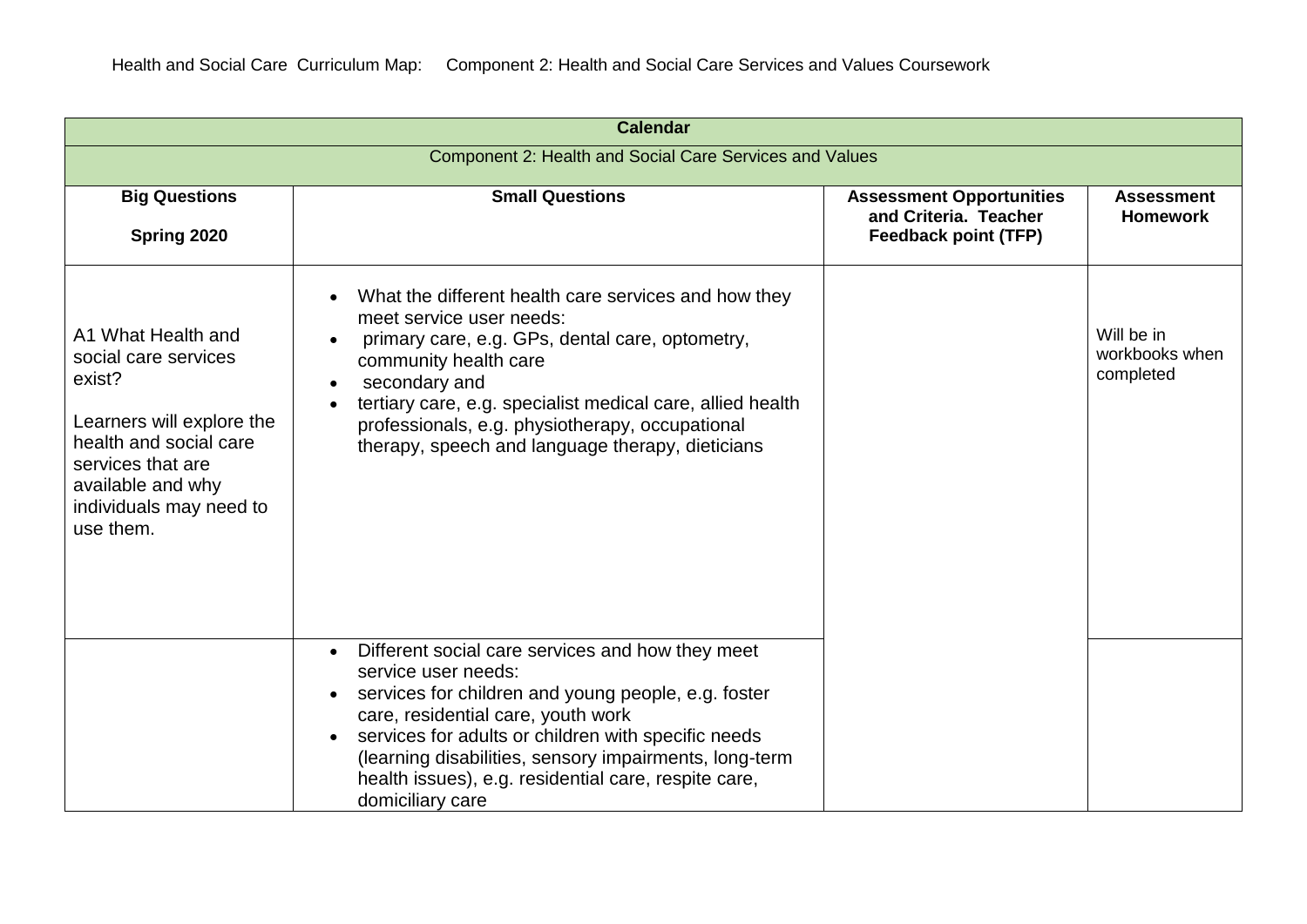| A2 What are the barriers<br>to accessing services?<br>Learners will explore<br>barriers that can make it<br>difficult to use these<br>services and how these<br>barriers can be overcome | services for older adults, e.g. residential care,<br>domiciliary care<br>the role of informal social care provided by relatives,<br>friends and neighbours.<br>What types of barriers exist and how can they be overcome<br>by the service providers or users:<br>What are physical barriers, e.g. issues getting into and<br>around the facilities?<br>What are sensory barriers, e.g. hearing and visual<br>difficulties?<br>What are social, cultural and psychological barriers, e.g.<br>lack of awareness, differing cultural beliefs, social stigma,<br>fear of loss of independence?<br>What are language barriers, e.g. differing first language,<br>language impairments?<br>What are geographical barriers, e.g. distance of service<br>provider, poor transport links?<br>What are intellectual barriers, e.g. learning difficulties?<br>What are resource barriers for service provider, e.g. staff<br>shortages, lack of local funding, high local demand?<br>What are financial barriers, e.g. charging for services, cost<br>of transport, loss of income while accessing services? | <b>Assignment LA:A</b><br>Learners could be asked to<br>carry out a review into<br>health and social care<br>services available in their<br>area. Learners could be<br>given a case study on two<br>individuals with different<br>health and social care<br>needs: one will have health<br>care needs, and the other<br>social care needs. The case<br>study details why they need<br>to access these services,<br>as well as their specific<br>circumstances that would<br>impact on their ability to<br>access them. Learners<br>carry out research to find<br>local services that meet<br>their needs. |  |
|------------------------------------------------------------------------------------------------------------------------------------------------------------------------------------------|----------------------------------------------------------------------------------------------------------------------------------------------------------------------------------------------------------------------------------------------------------------------------------------------------------------------------------------------------------------------------------------------------------------------------------------------------------------------------------------------------------------------------------------------------------------------------------------------------------------------------------------------------------------------------------------------------------------------------------------------------------------------------------------------------------------------------------------------------------------------------------------------------------------------------------------------------------------------------------------------------------------------------------------------------------------------------------------------------|-----------------------------------------------------------------------------------------------------------------------------------------------------------------------------------------------------------------------------------------------------------------------------------------------------------------------------------------------------------------------------------------------------------------------------------------------------------------------------------------------------------------------------------------------------------------------------------------------------------|--|
|                                                                                                                                                                                          |                                                                                                                                                                                                                                                                                                                                                                                                                                                                                                                                                                                                                                                                                                                                                                                                                                                                                                                                                                                                                                                                                                    |                                                                                                                                                                                                                                                                                                                                                                                                                                                                                                                                                                                                           |  |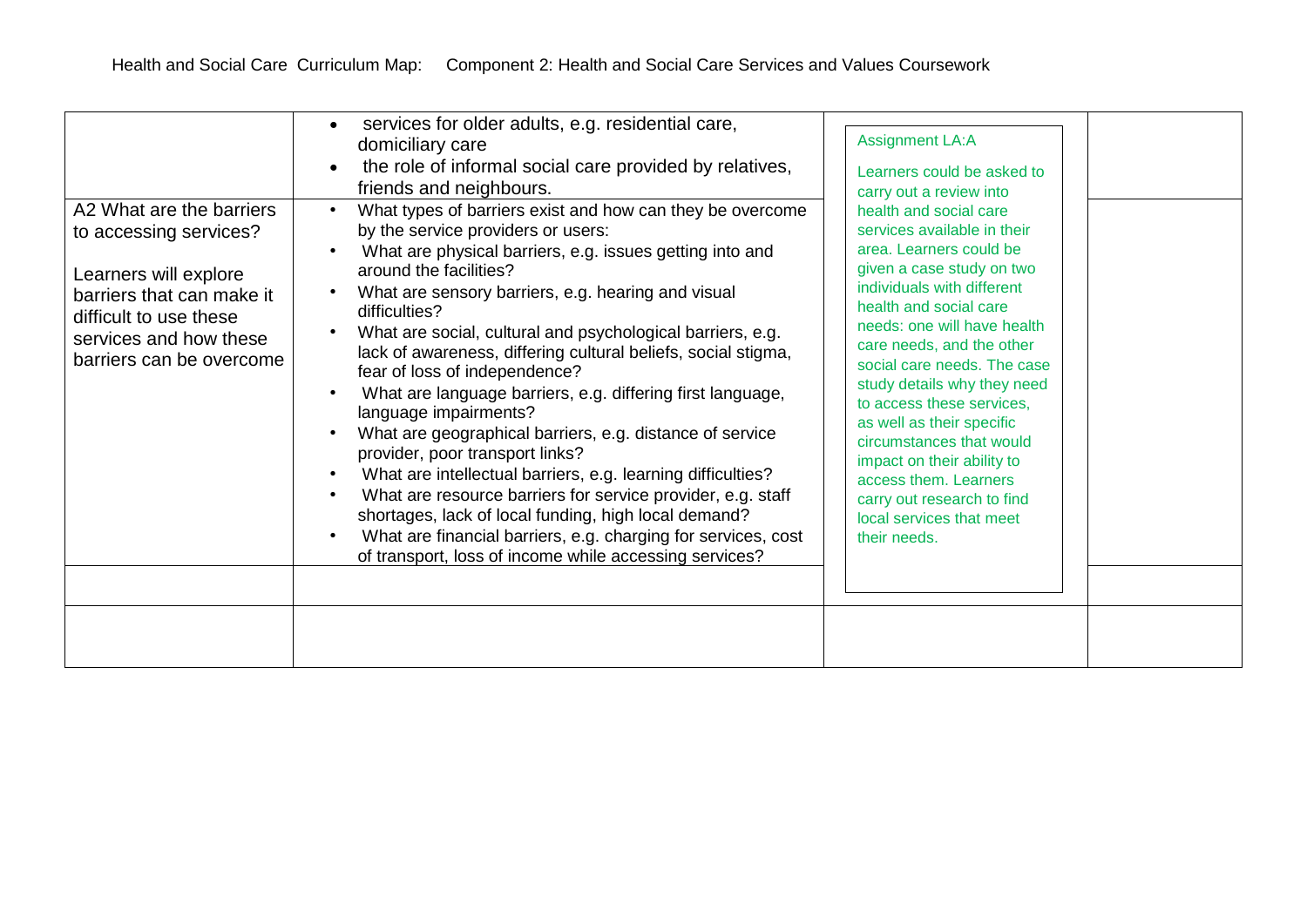| <b>Calendar</b>                                                                                                                                                                                                                                                    |                                                                                                                                                                                                                                                                                                                                                                                                                                                                                                                                                                                                                                                                                                                                                                                                                                                                                                                                                                                                                      |                   |                 |  |  |
|--------------------------------------------------------------------------------------------------------------------------------------------------------------------------------------------------------------------------------------------------------------------|----------------------------------------------------------------------------------------------------------------------------------------------------------------------------------------------------------------------------------------------------------------------------------------------------------------------------------------------------------------------------------------------------------------------------------------------------------------------------------------------------------------------------------------------------------------------------------------------------------------------------------------------------------------------------------------------------------------------------------------------------------------------------------------------------------------------------------------------------------------------------------------------------------------------------------------------------------------------------------------------------------------------|-------------------|-----------------|--|--|
|                                                                                                                                                                                                                                                                    |                                                                                                                                                                                                                                                                                                                                                                                                                                                                                                                                                                                                                                                                                                                                                                                                                                                                                                                                                                                                                      |                   |                 |  |  |
| <b>Big Questions</b>                                                                                                                                                                                                                                               | <b>Small Questions</b>                                                                                                                                                                                                                                                                                                                                                                                                                                                                                                                                                                                                                                                                                                                                                                                                                                                                                                                                                                                               | <b>Assessment</b> | <b>Homework</b> |  |  |
| Learning aim B:<br>Are you able to<br>demonstrate care<br>values and review own<br>practice?<br>Learners will explore<br>and practise applying<br>the different care<br>values that are key to<br>the delivery of effective<br>health and social care<br>services. | B1 What is the importance of care values?<br>Why do we empower and promote independence by<br>involving individuals, where possible, in making choices, e.g.<br>about treatments they receive or about how care is<br>delivered?<br>Why do we respect the individual by respecting service<br>users' needs, beliefs and identity?<br>Why do we need to maintain confidentiality (when dealing<br>with records, avoiding sharing information inappropriately,<br>e.g. gossip)?<br>Why do we preserve the dignity of individuals to help them<br>maintain privacy and self-respect?<br>Why is effective communication that displays empathy and<br>warmth important?<br>Why is safeguarding and duty of care, e.g. maintaining a<br>healthy and safe environment, keeping individuals safe from<br>physical harm so important?<br>Why is promoting anti-discriminatory practice by being<br>aware of types of unfair discrimination and avoiding<br>discriminatory behaviour important when caring for<br>individuals. |                   |                 |  |  |
|                                                                                                                                                                                                                                                                    |                                                                                                                                                                                                                                                                                                                                                                                                                                                                                                                                                                                                                                                                                                                                                                                                                                                                                                                                                                                                                      |                   |                 |  |  |